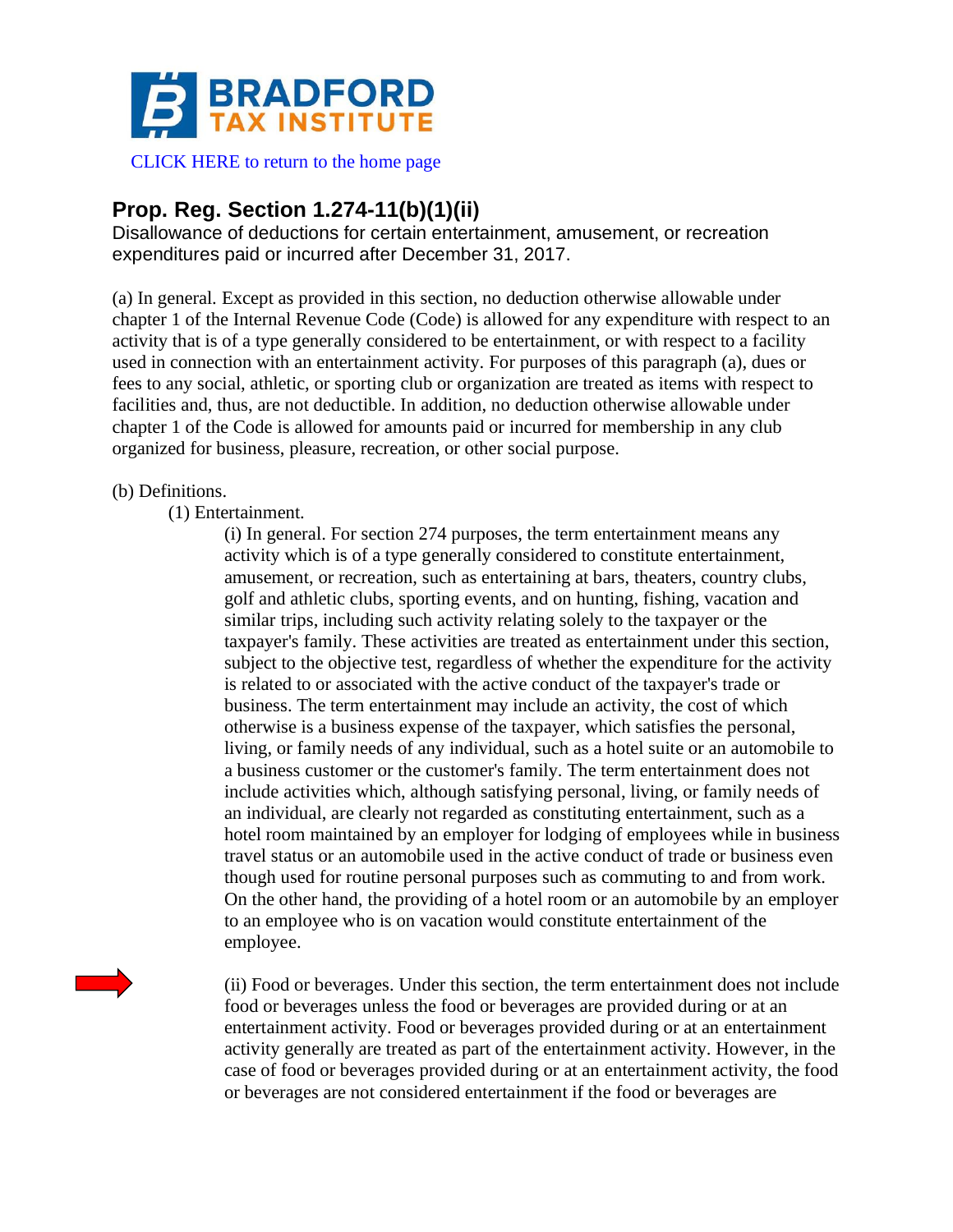purchased separately from the entertainment, or the cost of the food or beverages is stated separately from the cost of the entertainment on one or more bills, invoices, or receipts. The amount charged for food or beverages on a bill, invoice, or receipt must reflect the venue's usual selling cost for those items if they were to be purchased separately from the entertainment, or must approximate the reasonable value of those items. Unless the food or beverages are purchased separately from the entertainment, or the cost of the food or beverages is stated separately from the cost of the entertainment on one or more bills, invoices, or receipts, no allocation can be made and the entire amount is a nondeductible entertainment expenditure.

(iii) Objective test. An objective test is used to determine whether an activity is of a type generally considered to be entertainment. Thus, if an activity is generally considered to be entertainment, it will be treated as entertainment for purposes of this section and section 274(a) regardless of whether the expenditure can also be described otherwise, and even though the expenditure relates to the taxpayer alone. This objective test precludes arguments that entertainment means only entertainment of others or that an expenditure for entertainment should be characterized as an expenditure for advertising or public relations. However, in applying this test the taxpayer's trade or business is considered. Thus, although attending a theatrical performance generally would be considered entertainment, it would not be so considered in the case of a professional theater critic, attending in a professional capacity. Similarly, if a manufacturer of dresses conducts a fashion show to introduce its products to a group of store buyers, the show generally would not be considered entertainment. However, if an appliance distributor sponsors a fashion show, the fashion show generally would be considered to be entertainment.

(2) Expenditure. The term expenditure as used in this section includes amounts paid or incurred for goods, services, facilities, and other items, including items such as losses and depreciation.

(3) Expenditures for production of income. For purposes of this section, any reference to trade or business includes an activity described in section 212.

(c) Exceptions. Paragraph (a) of this section does not apply to any expenditure described in section  $274(e)(1)$ ,  $(2)$ ,  $(3)$ ,  $(4)$ ,  $(5)$ ,  $(6)$ ,  $(7)$ ,  $(8)$ , or  $(9)$ .

(d) Examples. The following examples illustrate the application of paragraphs (a) and (b) of this section. In each example, neither the taxpayer nor the business associate is engaged in a trade or business that relates to the entertainment activity.

(1) Example (1). Taxpayer A invites, B, a business associate, to a baseball game to discuss a proposed business deal. A purchases tickets for A and B to attend the game. The baseball game is entertainment as defined in paragraph (b)(1) of this section and thus, the cost of the game tickets is an entertainment expenditure and is not deductible by A.

(2) Example (2). Assume the same facts as in paragraph  $(d)(1)$  of this section (Example 1), except that A also buys hot dogs and drinks for A and B from a concession stand. The